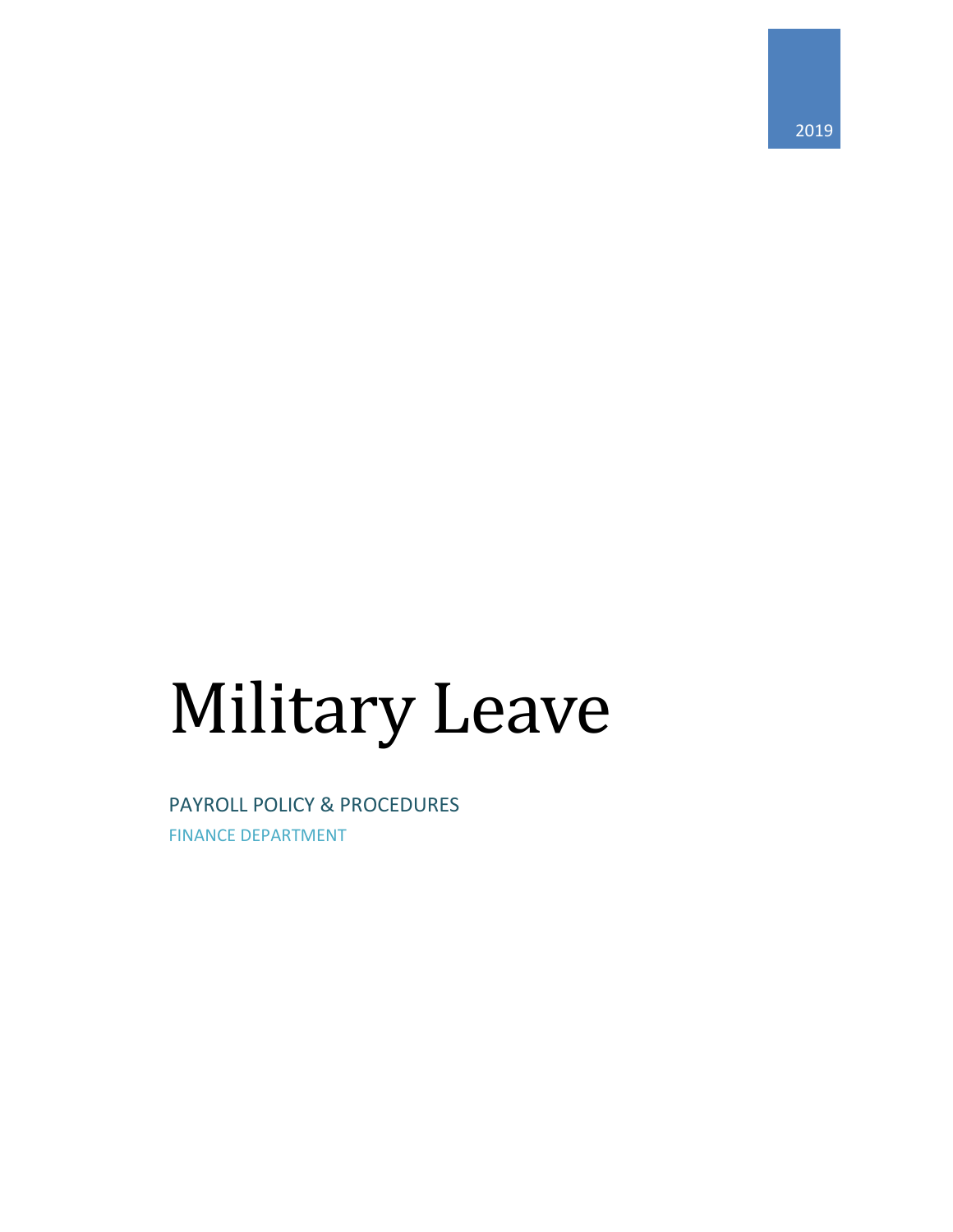## Purpose

The City of Waukegan ("City") Military Leave Policy establishes Finance Department uniform military leave pay treatment and allows eligible employees to fulfill their military obligations required by law or administrative regulation.

## **Eligibility**

This Policy applies to all active, full-time employees in good standing with the military. This Policy **does**  not extend to inactive employees, or anyone whose military service has been terminated.

The uniformed services include the armed forces active and reserve components of the Air Force, Army, Army and Air National Guard, Coast Guard, Marine Corps, Navy, and the Commissioned Corps of the Public Health Service and National Oceanic and Atmospheric Administration, and any other category designated by the President of the United States in time of war or an emergency.

# Initiating the Leave Event

It is the employee's responsibility to provide their manager and the Finance Department with notice of every military service leave before the leave begins. If advance written notice cannot be provided due to extenuating circumstances, the employee should ensure notice is provided via emergency contact and/or family member as soon as possible.

The employee initiates the leave event by providing a copy of the official military orders defining the military service to be performed (collectively "Orders" hereafter). As an interim measure and absent a copy of the official Orders, the employee's paid-time-off banks will be used to allow for payment of the day. Once the Orders are received, the paid-time-off will be reversed back into the employee's bank and military leave pay granted.

Employees are required to ensure that a copy of their Leave and Earning Statement (LES) is submitted to [the](mailto:wkpayroll@waukeganil.gov) Finance Department as soon as practical but no later than one-month after receiving their payment from the military. The LES is necessary to confirm that the military service was performed, and the military basic (base) pay for the period of military leave**. Failure to provide an LES within the stated timeframe may result in the reversal of military leave pay to either a non-paid status or use of other paid-time-off from the employee's available time banks.**

# Payroll Processing

## ANNUAL TRAINING ORDERS

Employees on military leave are eligible for paid leave for periods of Annual Training (AT), usually a two-week period of consecutive military assignment. Employees performing AT under military orders shall receive full City compensation in addition to military pay received. This may be referred to as "concurrent pay."